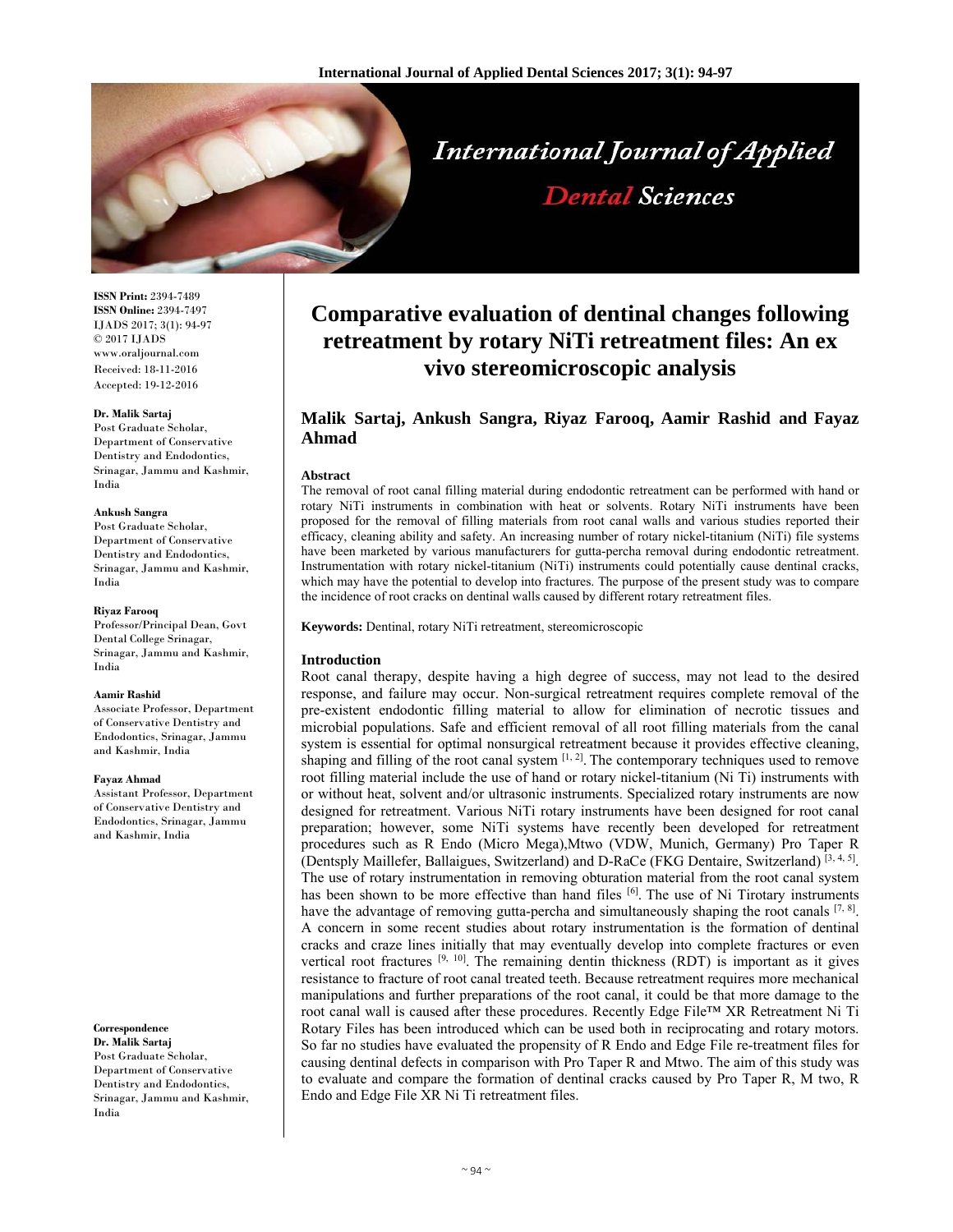# **Materials and methods**

Ninety extracted single-rooted mandibular premolar teeth with straight canals, mature apices and without any cracks were selected for this study. The teeth were extracted for orthodontic reasons and were free of dental caries. Teeth were washed with 5.25% sodium hypochlorite and stored in 0.9% w/v saline solution. The teeth were stored in 10% formalin solution until they were used for the study. Teeth were decoronated at cementoenamel junction under water irrigation to obtain a standardized root length of 16 mm. A #10 K-file was introduced into the canal to check patency and then retracted 1 mm to establish the working length. Disposable sample collection tubes were loaded with medium-body, vinylpolysiloxane (VPS) impression material (Coltene) andthe root samples were secured in it. All samples were then mounted on a customized marble jig to upright them and subsequently instrumented with 15 and 20 ISO size K-files (Dentsply Maillefer) to previously determined working length for creating a glide path. Chemo mechanical preparation was completed with ProTaper Universal rotary instruments (Dentsply Maillefer) by using a torque control motor (X-smart, Dentsply Maillefer) up to master apical file F3. Root canals were irrigated using 2 mL of 5.25% NaOCl between all instrument changes. The smear layer was removed by irrigation with 10 mL of 5.25% NaOCl, then with 10 mL of 17% EDTA, then with 10 mL of 5.25% NaOCl. Resino Seal sealer was introduced into the canal by means of a lentulospiral. Standardized F3 guttapercha cones were coated with sealer and placed into the root canal to the working length. The roots were re-examined for defects under a stereomicroscope; no visible external defects were detected. The specimens were then stored at  $37^{\circ}$ C in 100% humidity for 2 weeks to allow for the complete setting of the sealers. Samples were mounted on a customised jig and guttapercha removal is carried out by rotary NiTi in a torque and speedcontrolled motor (X-Smart Plus, Dentsply Maillefer) at the torque and speed recommended by the manufacturer for each specific system used in presence of a solvent RC solve. Samples were randomly divided into 4 groups each composed of 10 teeth viz; Group 1: ProTaper Universal retreatment files (n=20), Group 2: MTwo (n=20), Group 3: R Endo (n=20) and Group 4: Edge file XR NiTi files (n=20). Ten teeth were left as negative controls without doing any further procedure on them.

**Group 1:** Pro Taper R Universal retreatment file group. Canals were instrumented in a crown-down sequence using Pro Taper D1 file (0.09/0.30mm) to remove filling material from the coronal third of the canals. Middle and apical thirds of the canals were instrumented using ProTaper D2 (0.08/0.25mm) and ProTaper D3 (0.07/0.20mm) files respectively in brushing action. 5mL of 2.5% NaOCl was used after each instrument followed by a final rinse of 5mL saline. After reaching the working length, root canals were reshaped using S1, S2, F1, F2 and F3, respectively.

**Group 2:** Mtwo retreatment group. Mtwo R2 25/0.05 was used to empty the coronal and middle thirds of the root. Mtwo R 15/0.05 was used to reach the working length. Mtwo R files were used at a speed of 280 rpm and a torque of 1.2 Ncm and a brushing action was performed against the canal walls in a crown-down direction until the working length was reached. Final apical preparation was then performed using Mtwo file (size40, 0.04taper) at a speed of 280 rpm and a torque of 1.6 Ncm.

**Group 3:** R-Endo retreatment group. Re to remove the first 2- 3 mm of the filling. R1 and R2 used to one third and two thirds of the working length. R3 and Rs used at the working length with a circumferential filing movement from the apical third to the coronal third. The final apical preparation was performed with a Hero 642 (Micro-Mega) instrument (size 40, 0.02 taper) at the working length at a speed of 350 rpm and a torque of 1.6 Ncm.

**Group 4:** Edge File XR retreatment file group. Flood the chamber with a root filling solvent. Keeping the chamber flooded, we used the following crown-down sequence: R1 (25/12) to R2 (25/08) to R3 (25/06) then to R4 (25/04). Using light medium pressure R4 is taken up to working length.

The retreatment procedure was considered complete when no gutta-percha or sealer was detected on the instrument surfaces or inside the root canal or dentinal walls.

# **Microscopic Observation**

All roots were horizontally sectioned at 2 and 6 mm from the apex with a diamond disc under water cooling. Digital images of each section were captured at 20X magnification using a digital camera attached to a stereomicroscope (Olympus, Japan). Only two distinct categories were established as ''no defect'' and ''defect'' Roots were classified as defective if at least 1 of the 2 sections showed either a craze line, partial crack, or fracture. No defect was defined as root dentin devoid of any lines or cracks where both the external surface of the root and the internal root canal wall had no defects. Defects were defined as all lines observed on the slice that extended either from the outer surface into the dentin or from the root canal lumen to the dentin.



Representative images of no defect and defect

### **Statistical analysis**

The incidence of dentinal defects between the groups was analysed by using the Pearson Chi-Square test at a significance level of *P*<.001. All statistical analyses were performed with SPSS version 13.0 for Windows.

#### **Results**

The number of roots with defects in each group is shown in Table 1.The unprepared canals had no defects, but defects were found in all other groups. Qualitative analysis showed the presence of dentinal micro cracks in  $65\%$  (n =12),  $45\%$  (n =9), 20% (n =4), and 20% (n =4) of the cross-section images in groups 1 (ProTaper R), 2 (Mtwo), 3(R Endo) and 4 (Edge File) respectively. There was a significant difference between the filled but unretreated group (control group) and between ProTaper R and all retreatment groups (*P*<.001); however, no difference was detected between retreatment groups  $(P >$ .001). Fractures were observed in all retreatment groups.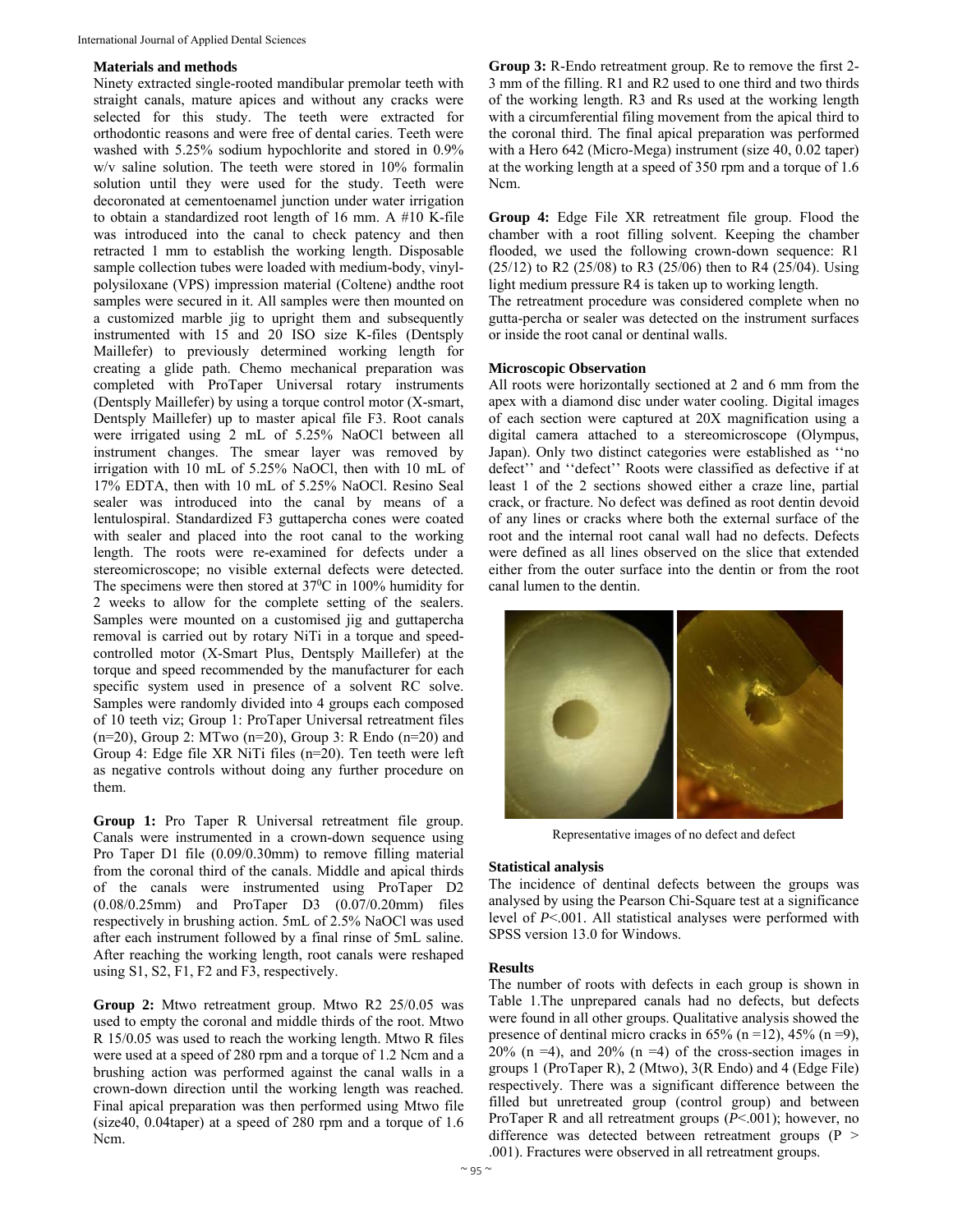**Table 1:** The number of teeth in which defects were observed on any of two horizontal sections or both.

| Group              | n  | At 2mm from apex | At 6mm from apex | <b>Total</b> |
|--------------------|----|------------------|------------------|--------------|
| Group 1.ProTaper R | 20 |                  |                  |              |
| Group 2.Mtwo       | 20 |                  |                  |              |
| Group 3.R Endo     | 20 |                  |                  |              |
| Group 4. Edge File | 20 |                  |                  |              |
| Control Group      | 10 |                  |                  |              |

In this study, although cracks were observed in both levels, the number of teeth with cross-sectional cracks was 3 times higher at apical (2mm) level (Table 1).

Figure 1. Shows graphically the number of teeth presenting dentinal defects after retreatment procedures. Groups with different letters are statistically different at *P*<.001.

# **Discussion**

The success rate of retreatment has been shown to be in the range of 80% healing. Yoldas *et al* indicated that root canal preparation with NiTi rotary systems and all additional subsquent procedures in endodontics, such as obturation and retreatment with rotary systems, can create fractures or craze lines <sup>[11]</sup>. Shemesh *et al* evaluated the incidence of dentinal defects after root filling with lateral compaction and passive compaction techniques. They observed a higher defect incidence in teeth filled with lateral compaction than in teeth that were filled by using passive compaction technique. Therefore here passive compaction technique was used [12]. A solvent was used to remove guttapercha as solvents aid in faster and easier filling removal  $[13]$ . In the present study, RC solve was selected as a solvent because it is known to be efficient for dissolving gutta-percha. Amongst rotary systems, ProTaper and Rendo retreatment rotary files were selected for our study as they have proved to be effective in guttapercha removal [14, 15]. And for comparison we choose recently introduced files Mtwo and Edge File. Each root was sectioned at 2mm and 6mm from apex. This sectioning method enabled direct inspection of the root canal wall at apical third and cervical level of the root, observing not only cracks, but also fracture lines [12]. In the current study, an optical stereomicroscope was used to visualize the defects in dentinal wall <sup>[18]</sup>. The results of current study show that defects were found in all groups but incidence of defects caused by Protaper R is higher than other retreatment files. Results of the current study showed that there is statistically significant difference in the appearance of defects when ProTaper R is compared with all the other groups. Also when comparison was done within the group there was significant difference between defects at apical and cervical level. These observations are in concordance with the studies done by Rui L *et al*, Bier CA *et al* [17, 18]. These results indicate that ProTaper R causes maximum dentinal defects. But results of our study are opposite to that of Huseyin S T *et al* and Gadhiya D *et al* [16, <sup>19]</sup>. It has been reported that taper of the files could be a contributing factor in the generation of dentinal defects because of increased stress on the canal walls caused by the tapered files. The results of this study show there is a correlation between NiTi retreatment file design or taper type and incidence of dentinal defects as shown by Bier *et al*. because increased taper may cause more removal of tooth structure, leading to more defects [20].

# **Conclusion**

Within the limitations of this *in vitro* study we conclude that all rotary NiTi retreatment files cause dentinal defects but incidence is more for ProTaper R and Mtwo retreatment files

and Edge Endo file is a safer alternative during endodontic retreatment.

# **References**

- 1. Mollo A *et al*. Efficacy of two Ni-Ti systems and hand files for removing gutta-percha from root canals. IntEndod J. 2012; 45:1-6.
- 2. Imura N, Kato AS, Hata GI, Uemura M, Toda T, Weine F. A comparison of the relative efficacies offour hand and rotary instrumentation techniques during endodontic retreatment. Int Endod J. 2000; 33:361-6.
- 3. Bramante CM *et al*. Heat release, time required, and cleaning ability of MTwo R and ProTaper universal retreatment systems in removal of filling material. J Endod. 2010; 36:1870-3.
- 4. Pirani C, Pelliccioni GA, Marchionni S, Montebugnoli L, Piana G, Prati C. Effectiveness of three different retreatment techniques in canals filled with compacted gutta-percha or Thermafil: a scanning electron microscope study. J Endod. 2009; 35:1433-40.
- 5. Ünal GC, Kaya BU, Taç AG, Keçeci AD. A comparison ofthe efficacy of conventional and new retreatment instruments to remove gutta-percha in curved root canals: anex vivo study. IntEndod J. 2009; 42:344-50.
- 6. Teixeria FB, Teixeria EC, Thompson J, Leinfelder KF, Trope M. Dentinal bonding reaches the root canal system. J Esthet Restor Dent. 2004; 16:348-54.
- 7. Fenoul G *et al*. The efficacy of R-Endo rotary NiTi and stainless-steel hand instruments to remove gutta-percha and Resilon. Int Endod J. 2010; 43:135-41.
- 8. Jaya S, Acharya SR, Gupta SK. Efficacy of ProTaper Retreatment System in Root Canals Obturated with Gutta-Percha Using Two Different Sealers and Gutta Flow. Int JDenti, 2011.
- 9. Soros C, Zinelis S, Lambrianidis T, Palaghias G. Spreader load required for vertical root fracture during lateral compaction ex vivo: evaluation of periodontal simulation and fracture load information. Oral Surg Oral Med Oral Pathol Oral Radiol Endod. 2008; 106(2):e64-70.
- 10. Bier CA, Shemesh H, Tanomaru-Filho M, Wesselink PR, Wu MK. The ability of different nickel-titanium rotary instruments to induce dentinal damage during canal preparation. J Endod. 2009; 35(2):236-8.
- 11. Yoldas O, Yilmaz S, Atakan G *et al*. Dentinal micro crack formation during root canal preparations by different NiTi rotary instruments and the self-adjusting file. J Endod. 2012; 38:232-5.
- 12. Shemesh H, Bier CA, Wu MK *et al*. The effects of canal preparation and filling on the incidence of dentinal defects.IntEndod J. 2009; 42:208-13.
- 13. Hulsmann M, Bluhm V. Efficacy, cleaning ability and safety of different rotary NiTi instruments in root canal retreatment. IntEndod J. 2004; 37:468-76.
- 14. Fenoul G, Meless GD, Perez F. Efficacy of R Endo rotary NiTi instrumentation system and hand instrumentation to remove gutta-percha or Resilon from root canals. IntEndod J. 2010; 43(2):135-41.